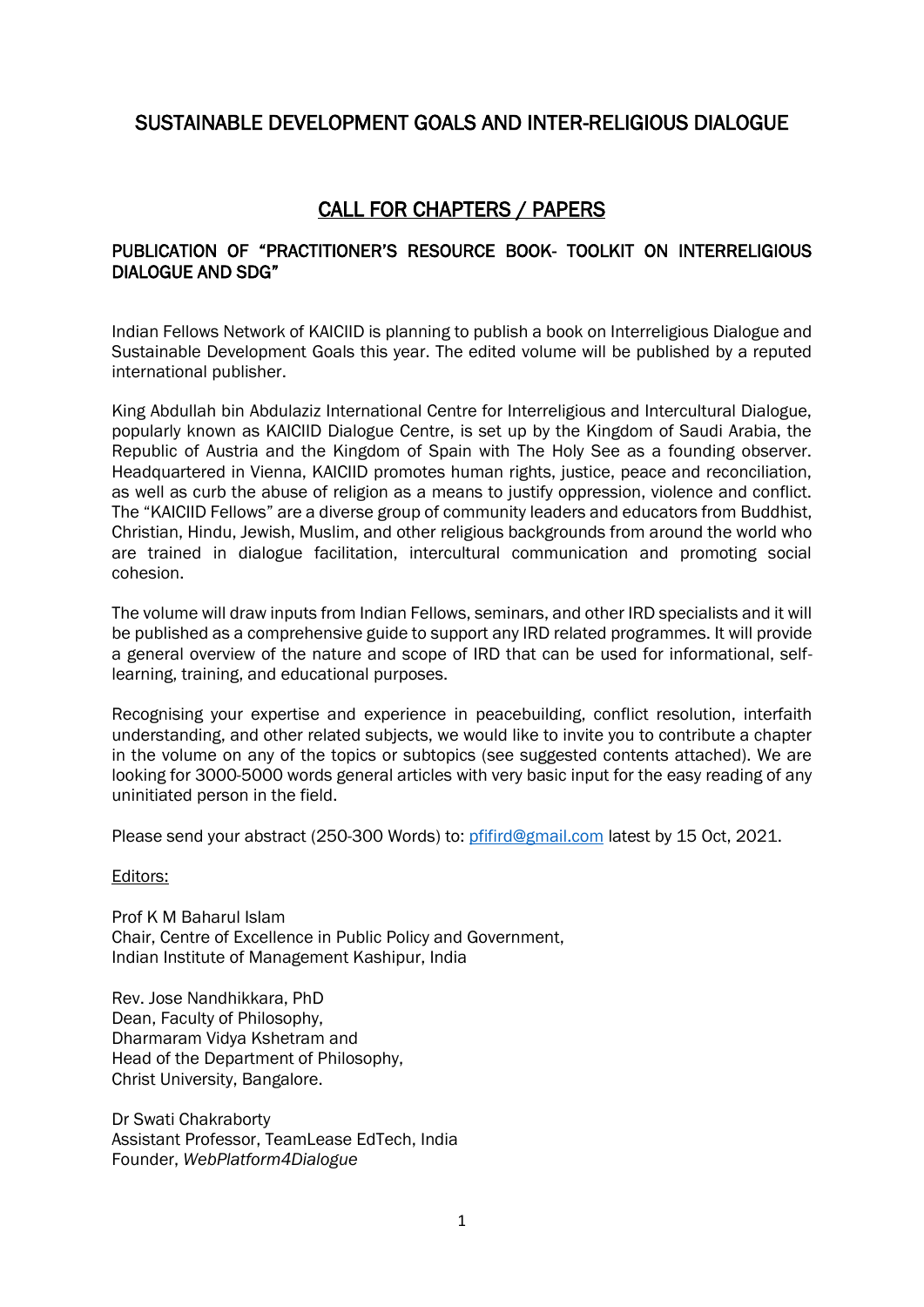### **OBJECTIVES**

The Practitioner's Resource Book is intended to:

- a) Provide a general overview of the nature and scope of IRD that can be used for informational, self-learning, training and educational purposes;
- b) Highlight the positive links that can be built around a specific set of SDGs (4, 5, and 16) and used in advocating IRD for and contributing to the achievement of SDGs. And
- c) Present a guide to discussion, planning and implementation of any programme around IRD issues within religious communities and in larger social settings.

#### STRUCTURE OF THE BOOK

The Resource Book will be divided into ten sections or chapters. With an overall introduction to both SDGs and IRD, each of the following chapters will be built around a thematic head, followed by a setoff 'resource materials" for further readings and references. A chapter will be devoted to the role of religious and other social communities in addressing IRD and the importance of engagement with key stakeholders. Interreligious dialogue (IRD) reinforces diversity and promotes dialogic communication with other individuals, groups and communities as well as with oneself. It is an ongoing process of individual and collective selflearning that promotes a constructive way of living peacefully together in a multi-religious, multicultural and multifaceted world. Resources coming from the Modules 1-4 will be incorporated into the writing of the Resource Book.

#### Suggested Contents

- 1. INTRODUCTION
	- 1.1. Background
	- 1.2. Objectives
	- 1.3. How to use the resource book.
- 2. Interreligious Dialogue
	- 2.1. Defining IRD
	- 2.2. Challenges of practicing IRD
	- 2.3. How to initiate an IRDProgramme
	- 2.4. Evaluation of an IRD Programme
	- 2.5. Sum Up
	- 2.6. Additional resource materials.
- 3. IRD as a Part of Quality Education (SDG 4)
	- 3.1. Quality Education
	- 3.2. Learning to Live Together
	- 3.3. Right to Education
	- 3.4. Indian educational philosophy and IRD
	- 3.5. Sum Up
	- 3.6. Additional resource materials.
- 4. IRD and Gender Equality (SDG 5)
	- 4.1. Gender equality and the constitution of India
	- 4.2. Gender Equality through Religions
	- 4.3. IRD for eradicating discriminatory practices against women
	- 4.4. Special role of women in IRD programmes